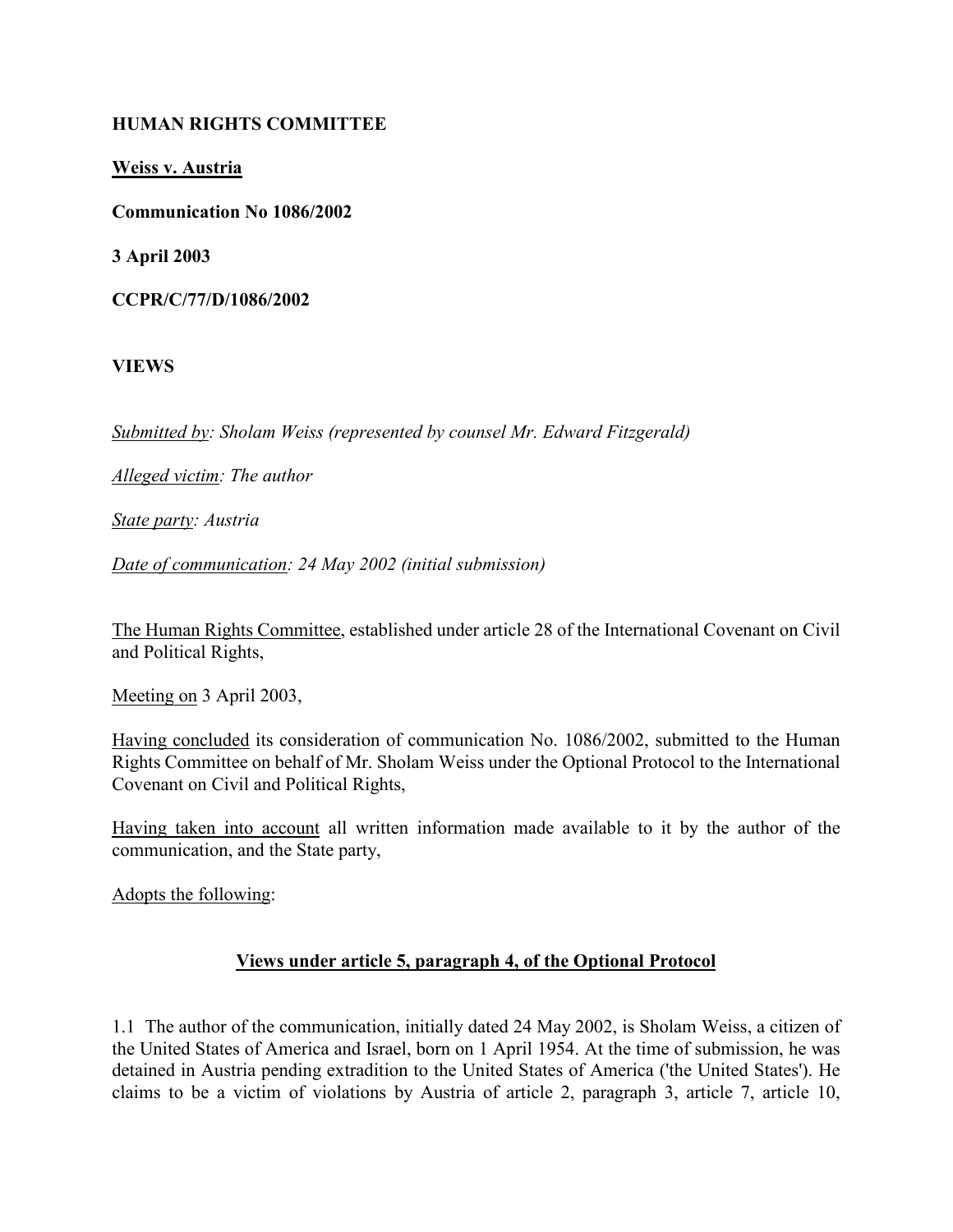paragraph 1, and article 14, paragraph 5, of the International Covenant on Civil and Political Rights. He also claims to be a victim of a violation of his right to be free from unlawful detention and of his right to "equality before the law", possibly raising issues under articles 9, 26, and 14, paragraph 1, respectively. Subsequently, as a result of his extradition, he claims to be a victim of a violation of article 9, paragraph 1, of the Covenant, as well as of articles 1 and 5 of the Optional Protocol. The author is represented by counsel.

1.2 On 24 May 2002, the Committee, acting through its Special Rapporteur for New Communications, pursuant to Rule 86 of the Committee's Rules of Procedure, requested the State party not to extradite the author until the Committee had received and addressed the State party's submission on whether there was a risk of irreparable harm to the author, as alleged by counsel. On 9 June 2002, the State party, without having made any submissions to the Committee, extradited the author to the United States.

1.3 Upon ratification of the Optional Protocol, the State party entered a reservation in the following terms: "The Republic of Austria ratifies the Optional Protocol ... on the understanding that, further to the provisions of article 5(2) of the Protocol, the Committee ... shall not consider any communication from an individual unless it has ascertained that the same matter has not been examined by the European Commission of Human Rights established by the European Convention for the Protection of Human Rights and Fundamental Freedoms".

### The facts as submitted

2.1 In a trial beginning on 1 November 1998 in the District Court of Florida, the author was tried on numerous charges of fraud, racketeering and money laundering. He was represented throughout the trial by counsel of his choice. On 29 October 1999, as jury deliberations were about to begin, the author fled the courtroom and escaped. On 1 November 1999, the author was found guilty on all charges. Following submissions from the prosecution, and the author's counsel in opposition, as to whether sentencing should proceed in his absence, the Court ultimately sentenced him in absentia on 18 February 2000 to 845 years' imprisonment (with possibility to reduce it, in the event of good behaviour, to 711 years(sic)) and pecuniary penalties in excess of US\$ 248 million.

2.2 The author's counsel lodged a notice of appeal within the ten-day time limit stipulated by law. On 10 April 2000, the United States Court of Appeals for the Eleventh Circuit rejected the motion of the author's counsel to defer dismissal of the appeal, and dismissed it on the basis of the 'fugitive disentitlement' doctrine. Under this doctrine, a court of appeal may reject an appeal lodged by a fugitive on the sole grounds that the appellant is a fugitive. With that decision, the criminal proceedings against the author were concluded in the United States. 1/

2.3 On 24 October 2000, the author was arrested in Vienna, Austria, pursuant to an international arrest warrant, and on 27 October 2000 transferred to extradition detention. On 18 December 2000 the United States submitted a request to the Austrian authorities for the author's extradition. On 2 February 2001, the investigating judge of the Vienna Regional Criminal Court ('Landesgericht für Strafsachen') recommended that the Vienna Upper Regional Court ('Oberlandesgericht'), being the court of first and last instance concerning the admissibility of an extradition request, hold the author's extradition admissible.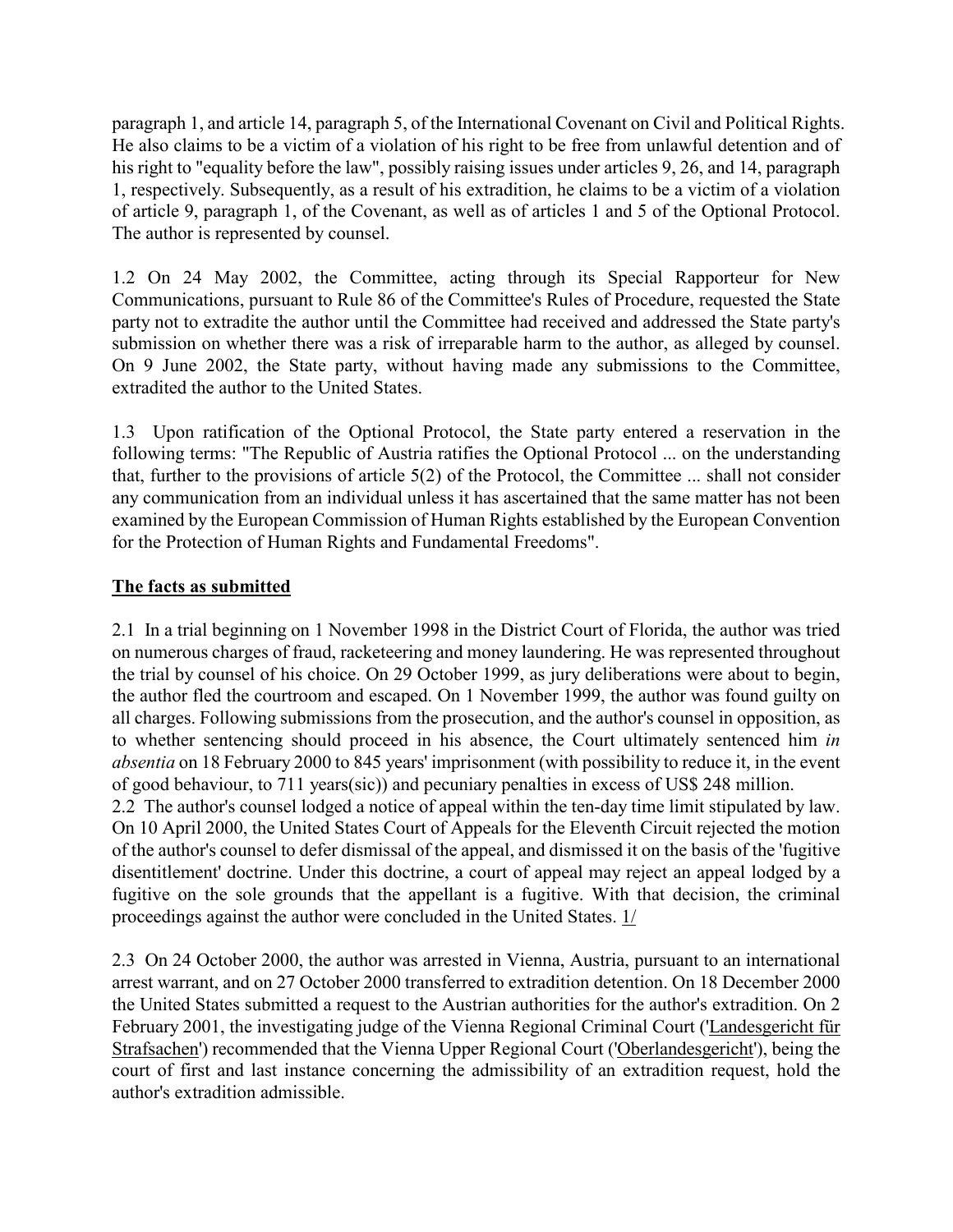2.4 On 25 May 2001, the Vienna Upper Regional Court sought the advice of the United States' authorities as to whether it remained open to the author to challenge his conviction and sentence. Thereupon, on 21 June 2001 the United States Attorney lodged an emergency motion to reinstate the author's appeal with the United States Court of Appeals for the Eleventh Circuit. The author's counsel explicitly took no position on the motion, but questioned the State's standing to file such an application on the author's behalf. On 29 June 2001 that court denied the motion. On 5 July 2001, the United States prosecutor filed another emergency motion with the United States District Court for the Middle District of Florida, which sought to vacate that court's judgment concerning the author. On 6 July 2001 the Court refused the motion and confirmed that its judgment was unimpeachable.

2.5 On 13 August 2001, the author applied to the European Court of Human Rights ('the European Court'), alleging that his extradition would violate the following provisions of the European Convention for the Protection of Human Rights and Fundamental Freedoms ('the European Convention'): article 3, in that he would have to serve a mandatory life sentence; article 6, and article 2 of Protocol No 7, on the basis that his conviction and sentence were pronounced in absentia and no appeal was available to him; article 5 in that his detention with a view to extradition was unlawful; and article 13.

2.6 On 11 September 2001, the Vienna Upper Regional Court refused the United States' request for the author's extradition. The sole ground for refusal was that the author's extradition without an assurance that he would be entitled to a full appeal would be contrary to article 2 of Protocol No 7 to the European Convention. 2/

2.7 The State Prosecutor (who alone has standing to lodge such an appeal) appealed the Upper Regional Court's decision to the Supreme Court ('Oberster Gerichtshof'). On 9 April 2002, the Supreme Court held that the Upper Regional Court's decision was a nullity because it had no jurisdiction to consider the right to an appeal under article 2 of Protocol No 7 to the European Convention. The Upper Regional Court could only consider the specific aspects listed in the extradition statute (whether the author had enjoyed a fair trial and whether his punishment would amount to cruel, inhuman or degrading treatment or punishment); by contrast, the Minister of Justice was the sole authority with the competence to consider any further issues (including the right to an appeal) when s/he subsequently decided whether or not to extradite a person whose extradition had judicially been found to be admissible. The Upper Regional Court's judgment was accordingly set aside, and the case was remitted.

2.8 On 8 May 2002, the Upper Regional Court, upon reconsideration, found that the author's extradition was admissible on all counts except that of "perjury while a defendant" (for which the author had been sentenced to 10 years imprisonment). In conformity with the Supreme Court's decision, the Court concluded that the author had enjoyed a fair trial and that his sentence would not be cruel, inhuman or degrading. It did not address the issue of the author's right to an appeal. On 10 May 2002, the Minister of Justice allowed the author's extradition to the United States, without reference to any issues as to the author's human rights. 3/

2.9 On 10 May 2002, the European Court of Human Rights indicated interim measures, staying the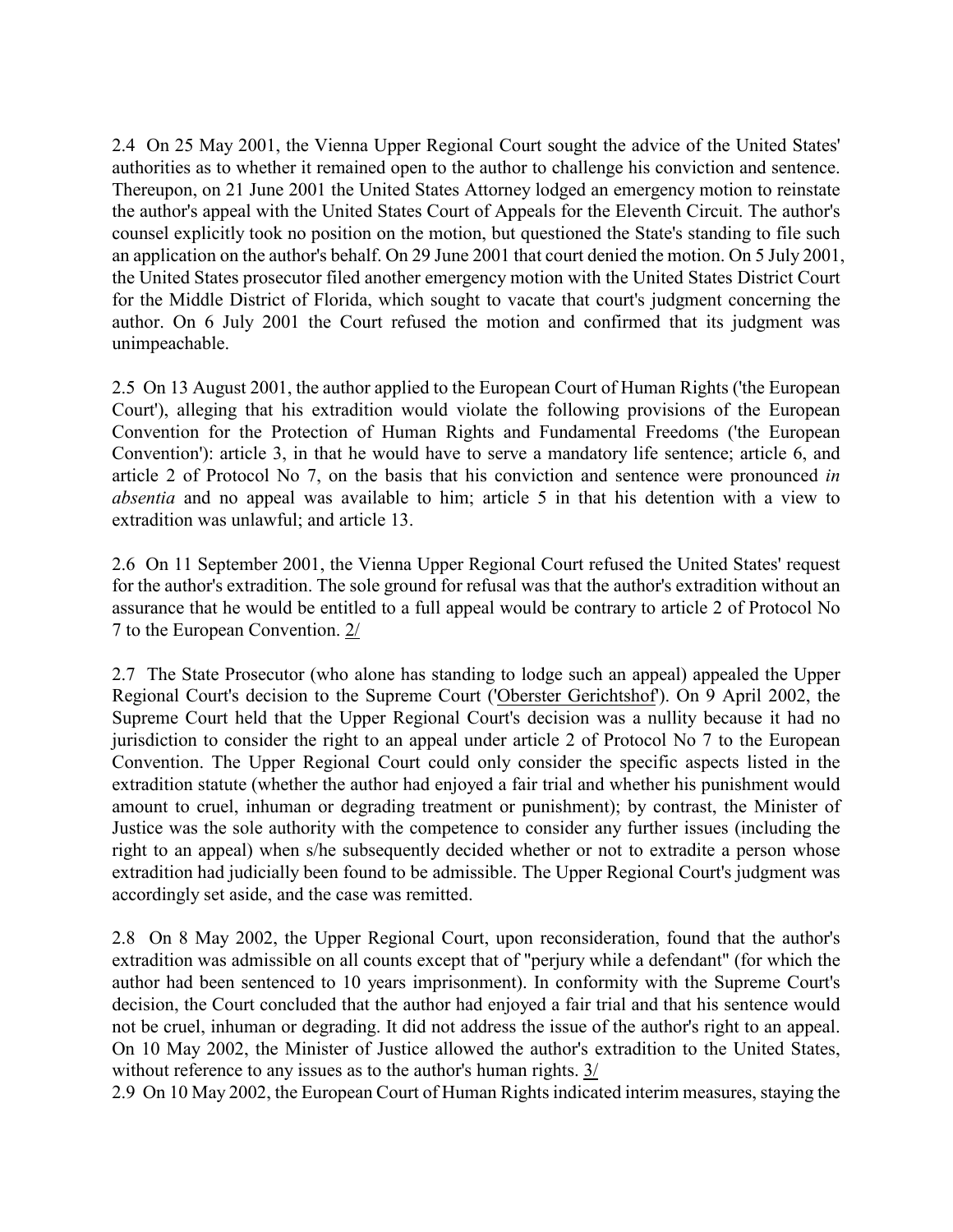author's extradition. On 16 May 2002, following representations of the State party, the Court decided not to prolong the application of the interim measures. On the author's application, the Constitutional Court ('Verfassungsgerichtshof') issued an injunction on 17 May 2002 staying (until 23 May 2002) execution of the author's extradition.

2.10 On 23 May 2002, the Constitutional Court refused to accept the author's complaint for decision, on the basis that it had insufficient prospects of success and was not excluded from the competence of the Administrative Court ('Verwaltungsgerichtshof'). The Court accordingly terminated the injunction. On the same day, the author again applied to the European Court of Human Rights for the indication of interim measures, an application that was denied.

2.11 On 24 May, the author informed the European Court that he wished to withdraw his application "with immediate effect". On the same day, he petitioned the Administrative Court, challenging the Minister's decision to extradite him and seeking an injunction to stay the author's extradition, pending decision on the substantive challenge. The stay was granted and referred to the Ministry of Justice and the Vienna Regional Criminal Court.

2.12 On 26 May, an attempt was made to surrender the author. After a telephone call by the ranking officer of the airport police to the president of the Administrative Court, the author was returned to a detention facility in light of the stay issued by the Administrative Court and the author's poor health. On 6 June 2002, the investigating judge of the Vienna Regional Criminal Court considered the Administrative Court to be "incompetent" to entertain any proceedings or to bar implementation of the extradition, and directed that the author be surrendered. On 9 June 2002, the author was transferred by officials of the author's prison and of the Ministries of Justice and the Interior, to the jurisdiction of United States military authorities at Vienna airport, and returned to the United States.

2.13 At the time the author was extradited, two sets of proceedings remained pending before the Constitutional Court, neither of which had suspensive effect under the State party's law. Firstly, on 25 April 2002, the author had lodged a constitutional motion attacking the constitutionality of various provisions of the State party's extradition law, as well as of the extradition treaty with the United States, in particular its treatment of judgment in absentia. Secondly, on 17 May 2002, he had lodged a "negative competence challenge" ('Antrag auf Entscheidung eines negativen Kompetenzkonfliktes') to resolve the question whether the issue of a right to an appeal must be resolved by administrative decision or by the courts, as both the Upper Regional Court as well as the Minister of Justice had declined to deal with the issue.

2.14 On 13 June 2002, the Administrative Court decided, given that the author had been removed in violation of the Court's stay on execution, that the proceedings had been deprived of any object and suspended them. The Court observed that the purpose of its order to stay extradition was to preserve the rights of the author pending the main proceedings, and that as a result no action could be taken to the author's detriment on the basis of the Minister's challenged decision. As a consequence, the author's surrender had no sufficient legal basis.

2.15 On the same day, the European Court of Human Rights noted that the author wished to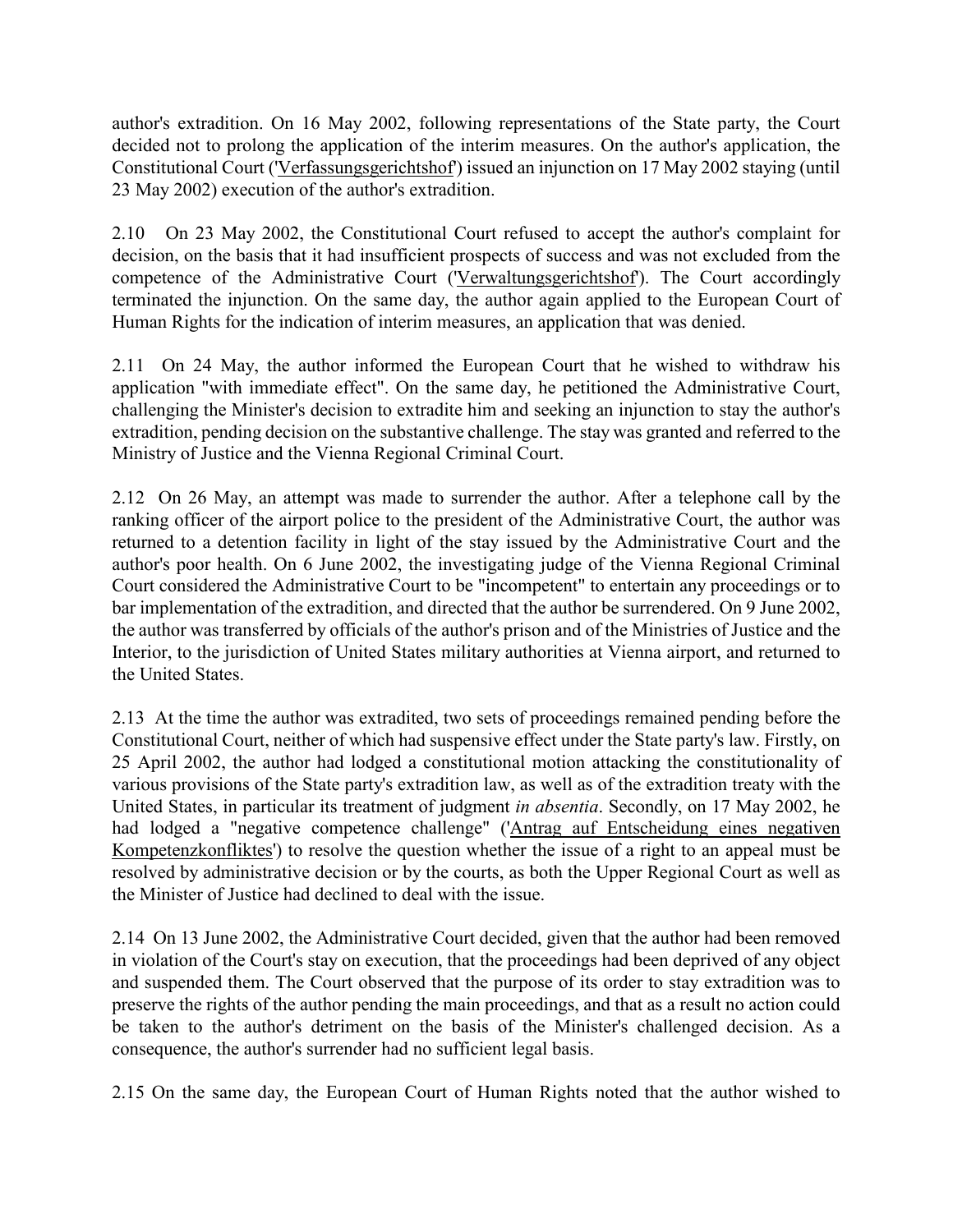withdraw his application. After setting out the facts and the complaint, the Court considered that respect for human rights as defined in the Convention and its Protocols did not require continuation of its examination of the case irrespective of the applicant's wish to withdraw it, and struck out the application. 4/

2.16 On 12 December 2002, the Constitutional Court decided in the author's favour, holding that the Upper Regional Court should examine all admissibility issues concerning the author's human rights, including issues of a right to an appeal. Thereafter, the Minister's formal decision to extradite should consider any other issues of human dignity that might arise. The Court also found that the author's inability, under the State party's extradition law, further to challenge a decision of the Upper Regional Court finding his extradition admissible was contrary to rule of law principles and unconstitutional.

# The complaint

3.1 In his original communication (preceding extradition), the author claims that extradition to the United States would deprive him of the ability to be present in the State party for the vindication of his claims in that jurisdiction. In particular, he would be unable to enjoy the benefits of the remedies flowing from the Constitutional Court's determination of the "negative competence" challenge as to which court or administrative authority should consider his argument of a denial of a right to a fair trial/appeal, as well as the consideration thereafter by the competent authority of this issue, as required by articles 14, paragraph 5, and 2, paragraph 3, read together. Extradition would prevent him enjoying remedies such as barring of extradition altogether, extradition for a sentence equivalent to that which would be imposed in the State party, or extradition subject to full rights of appeal. He argues that neither the State party's courts nor administrative authorities have ever substantively addressed the issue of his alleged denial, in the United States, of a right to a fair trial/appeal.

3.2 The author also claims that the State party, if it extradited him, would abet and adopt the violation of his right under article, 14, paragraph 5, already allegedly suffered in the United States. In light of the finality of the criminal proceedings in the United States, his extradition to the United States would be unlawful, firstly as his conviction was pronounced and his sentence imposed in absentia and, secondly, as he had and has no effective opportunity to appeal against conviction or sentence under the fugitive disentitlement doctrine. Specifically, he cannot appeal in respect of the fact that his conviction was pronounced and his sentence was imposed in absentia. The author argues that the right to a fair trial/appeal in the Covenant is mandatory, and, if not complied with, this would render an extradition unlawful.

3.3 The author claims a violation of his right to "equality before the law". Only the State Prosecutor has the ability to lodge an appeal to the Supreme Court against a decision of the Upper Regional Court, subject to the proviso under the State party's domestic law, that such an appeal cannot operate to the detriment of the person whose case is appealed, as that person is unable to avail themselves of such an appeal. In the present case, the Supreme Court reversed the Upper Regional Court's decision that the author could not be extradited, and returned the case for a reconsideration that did not take into account the author's rights to a fair trial/appeal.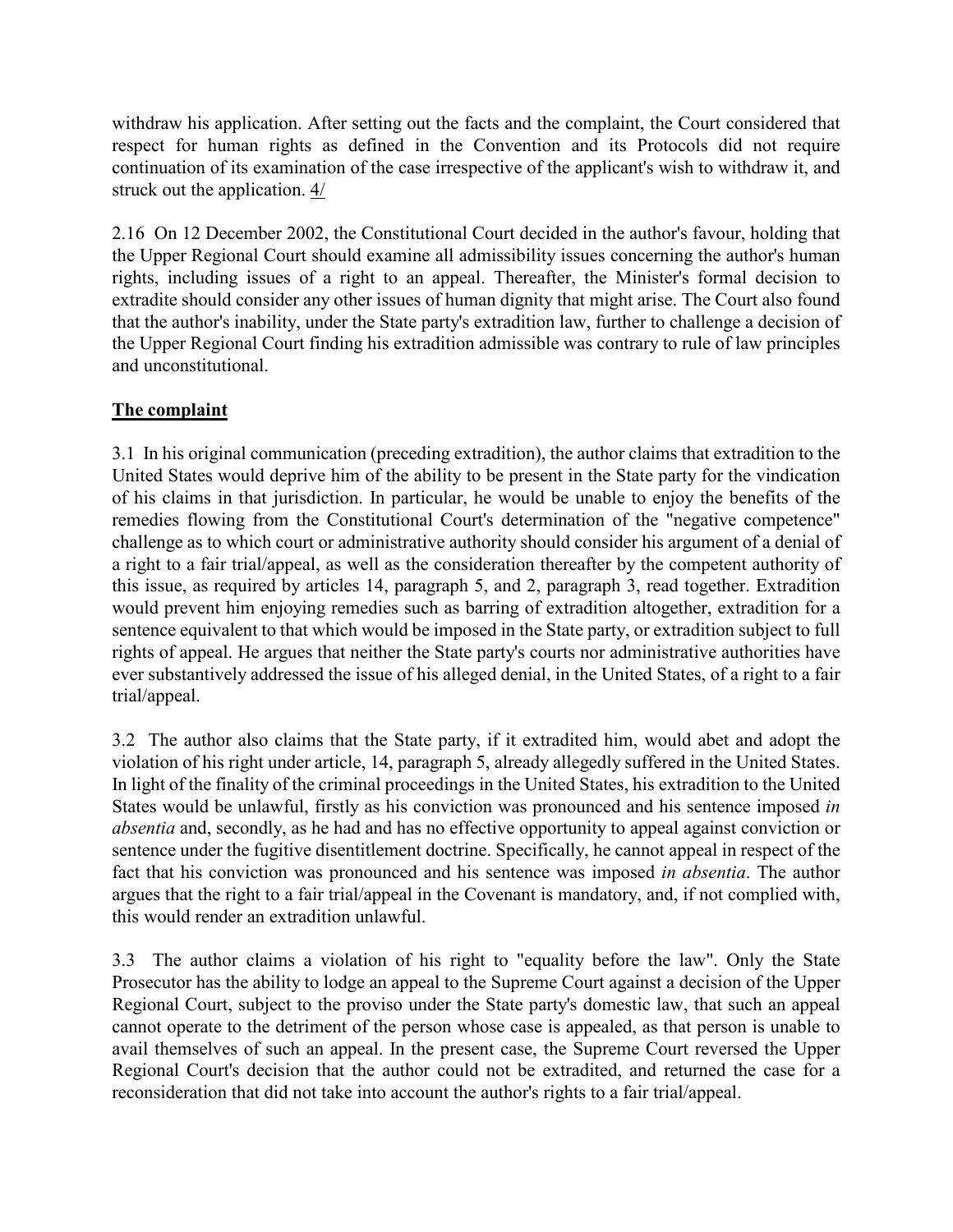3.4 The author claims that his sentence for a period of 845 years without opportunity for release until at least 711 years have been served is an "exceptional and grotesque punishment" that is "inhuman" and amounts to the most serious form of incarceration short of actual torture. He argues that there is a "clear and irreversible" breach of article 10, paragraph 1, of the Covenant, because of the excessive length of the sentence and the absence of any possibility of release within a lifetime, or of any appeal. The State party is responsible for the failure of its courts and/or administrative authorities to consider this issue.

3.5 Finally, the author complains that he is unlawfully detained. He argues that as his extradition is unlawful because he was denied a fair trial/appeal, any detention with a view to extradition must also be unlawful.

3.6 As to the admissibility of his complaint, the author argues that with the Constitutional Court's judgment against him, all effective remedies were exhausted. He submits that the complaints raised in the communication are not "being examined", in terms of article 5, paragraph 2, of the Optional Protocol, under the European (or any other) procedure of international investigation or settlement. Nor does the State party's reservation to article 5, paragraph 2, of the Optional Protocol preclude the Committee from considering the communication.

3.7 The author argues, firstly, that there was never any formal decision of the European Court on the admissibility or merits of the application to the European Court, but merely procedural decisions. In view of the interpretation given by the Committee to the word "examined" in the Austrian reservation in the case of Pauger v Austria, 5/ it is submitted that these procedural steps did not constitute an "examination" of the case. Secondly, while it remained pending, the application was not communicated to the State party for its observations on either the admissibility and/or merits. Thirdly, in any event, the communication relates in part to rights (such as articles 2, paragraph 3, and 10, paragraph 1, of the Covenant) which are not protected under the European Convention.

3.8 By submission of 19 June 2002 (post-extradition), the author argued that his removal neither prevents the Committee from examining the communication, nor affected the interim measures requested by the Committee. The author refers to the Committee's public discussion of a State party's obligations in a previous case in which a request for interim measures had not been complied with.  $6/$  He invokes the jurisprudence of the PCIJ to the effect that participation in a system of international adjudication implies that the State party accepts an obligation to abstain from "any measure capable of exercising a prejudicial effect in regard to the execution of the decision to be given, and, in general, not to allow any step of any kind to be taken which might aggravate or extend the dispute". 7/ Similarly, the International Court of Justice has decided that its provisional measures are binding upon the parties to a dispute before it. 8/

3.9 In the specific case, the author argues that the jurisprudence of the Committee suggests that the author would suffer a risk of irreparable harm. In Stewart v Canada, 9/ interim measures were requested in circumstances where it was unlikely that the author would be able to return to his adopted homeland, Canada, while, in the present case, there is no possibility of release from prison.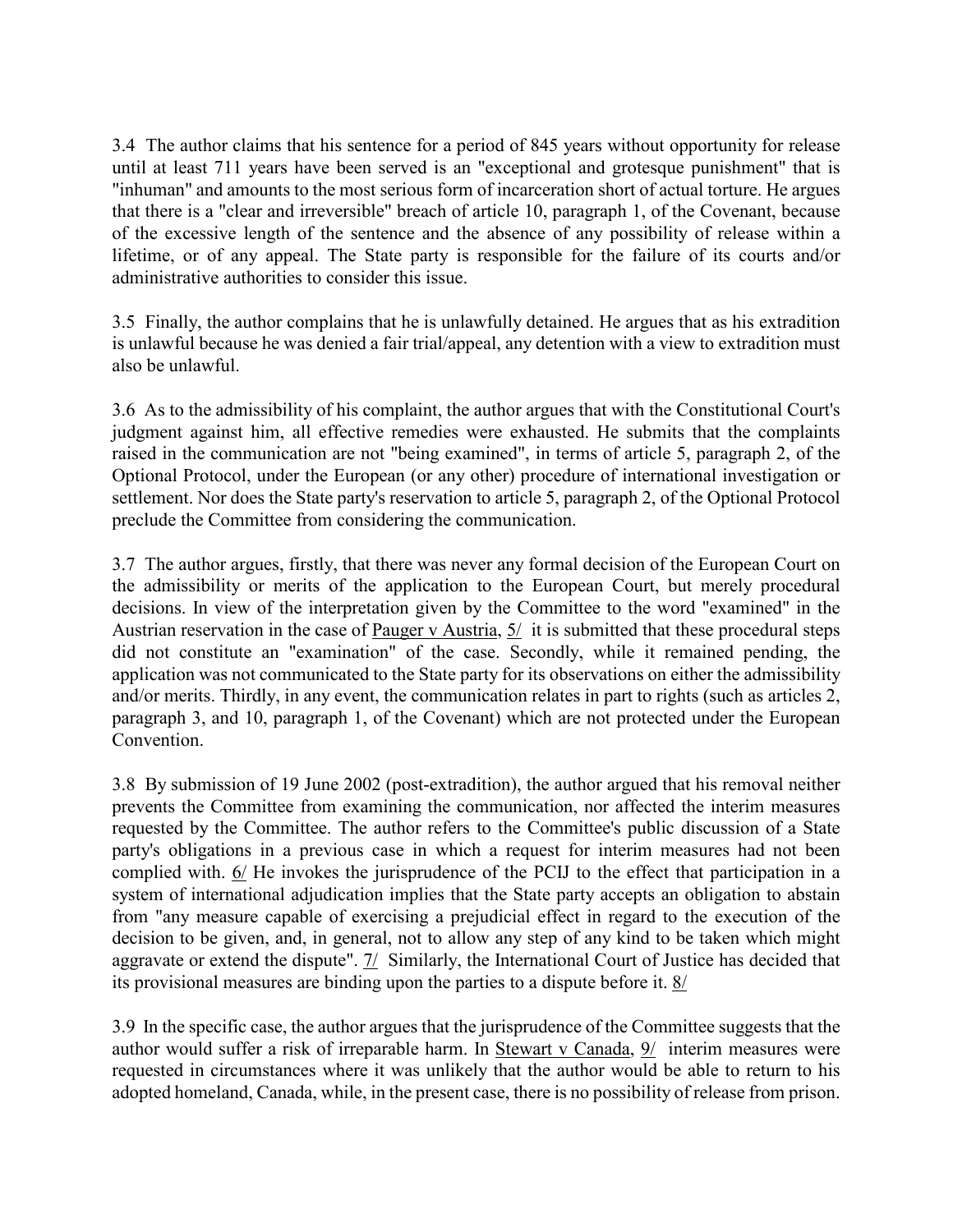3.10 The author recalls that his case is not one where the gap between the request for interim measures (24 May 2002) and the action sought to be prevented (9 June 2002) was short. Accordingly, he requests that the Committee direct the State party to explain the factual basis of his removal, whether and how the request for interim measures was taken into account by the State party in removing him, and how the State party proposed to fulfill its continuing obligations.

#### The State party's submissions on the admissibility and merits of the communication

4.1 By submissions of 24 July 2002, the State party contested both the admissibility and the merits of the communication. It argues that the author has not exhausted domestic remedies. While accepting that the Committee has not usually required domestic proceedings to have been concluded at the time of submission of the communication, it argues that they have to have been concluded by the time the Committee considers the communication. 11/ In view of the proceedings that were, at the time of the State party's submission, still pending before the Constitutional Court, the State party argues that this requirement has not been satisfied.

4.2 The State party invokes its reservation to article 5, paragraph 2, of the Optional Protocol and argues that a complaint already submitted to the European organs may not be submitted to the Committee. It contends that the complaint was "examined" by the European Court on the merits after seeking observations from the State party, the Court clearly made a merits assessment of the case. In requesting withdrawal of the case from the Court's list before presenting it to the Committee, the author makes clear that he raises essentially the same concerns before both organs.

4.3 On the merits, the State party points out that extradition as such is outside the scope of the Covenant, so that the issue is whether the State party would subject the author to treatment contrary to the Covenant in a State not party to the Optional Protocol by virtue of extradition. 11/ In terms of domestic proceedings, the State party argues that the ordinary as well as the highest courts, as well as the administrative authorities, carefully examined the author's submissions, and he was legally represented throughout. The State party recalls that extradition proceedings, according to the jurisprudence of the European Court, do not necessarily enjoy the same procedural guarantees as criminal proceedings on which the extradition is based. 12/

4.4 As to the alleged violation of article 14, paragraph 5, on the ground that the author was found guilty and sentenced in absentia, the State party recalls the Committee's jurisprudence that a trial in absentia is compatible with the Covenant only if the accused is summoned in a timely manner and informed of the proceedings against him. 13/ In the present case, the author does not contend that these requirements were not fulfilled - he fled after all evidentiary proceedings had concluded and the jury had retired to deliberate, and did not return thereafter to participate in further proceedings. He was therefore not convicted in absentia, and that sentencing occurred subsequently does not change this conclusion.

4.5 As to the second alleged violation of article 14, paragraph 5, in conjunction with article 2, paragraph 3, arising from the denial of a fair appellate hearing in the United States due to his absence, the State party points out that article 14, paragraph 5, guarantees a right to appeal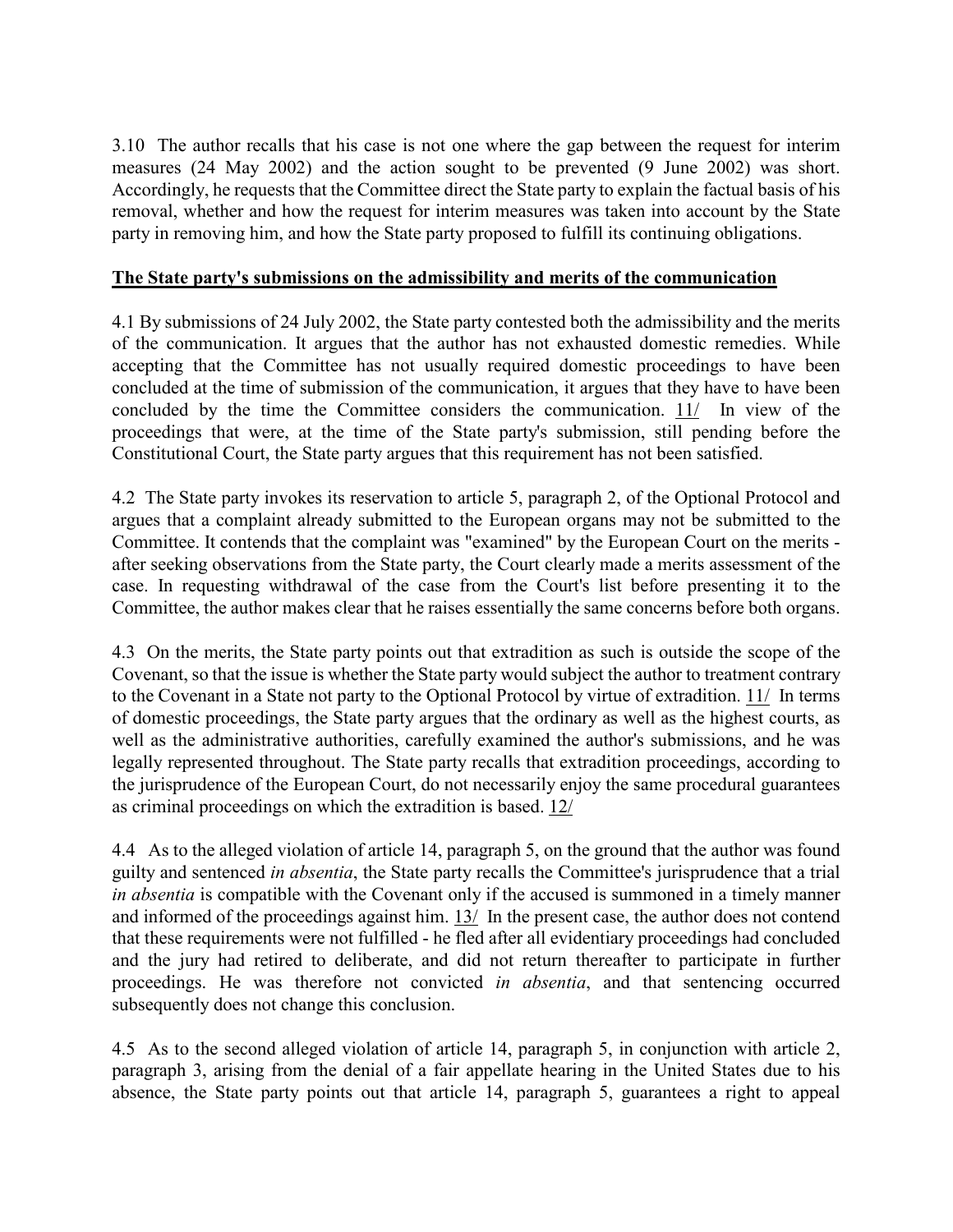"according to law". The State party in question is thus free to define in greater detail the substantive and procedural content of the right, including, in this case, the formal requirement that an appellant must not be a fugitive when an appeal is filed. The author was legally represented and aware of the legal situation in the United States, and thus it can be reasonably assumed from his overall conduct, including his flight from the United States, that he renounced his right to appeal. The State party notes that the author did not support the motion of the United States Attorney to re-instate his appeal, in order to prevent his extradition to the United States. He never submitted an appeal, and his notice of appeal remains without content. As to his future treatment in this respect, the State party observes that its Minister of Justice sought assurances of the competent United States authorities, which were provided, that new proceedings for determining a sentence would be open to the author on all counts.

4.6 As to the allegation that the author's life-long imprisonment violates article 10, paragraph 1, the State party argues that this provision refers solely to the conditions of detention, rather than its duration. It refers to the Committee's jurisprudence that the mere fact of deprivation of liberty does not imply a violation of human dignity. 14/ The State party argues that the 845 year sentence is not disproportionate or inhuman taking into account the numerous property offences and the losses suffered by pension holders. It also notes that the sentencing court did not exclude conditional release, provided the author pays restitution of US\$125 million and a fine of US\$123 million. The State party also points out that, while the European Court has suggested that lifetime imprisonment may raise issues under article 3 of the European Convention, it has not yet made such a finding. 15/

4.7 For the State party, nothing in the Covenant prevents extradition to a State where an offence carries a more severe sentence (short of corporal punishment). Any contrary position would deprive the instrument of extradition of its utility in terms of international co-operation in the administration of justice and denial of impunity, a purpose the Committee has itself stressed. 16/

### Further issues arising in relation to the Committee's request for interim measures

5.1 By letter of 2 August 2002 to the State party's representative to the United Nations in Geneva, the Committee, through its Chairperson, expressed great regret at the author's extradition, in contravention of its request for interim protection. The Committee sought a written explanation about the reasons which led to disregard of the Committee's request for interim measures and an explanation of how it intended to secure compliance with such requests in the future. By Note of the same date, the Committee's Special Rapporteur on New Communications requested the State party to monitor closely the situation and treatment of the author subsequent to his extradition, and to make such representations to the Government of the United States that were deemed pertinent to prevent irreparable harm to the author's Covenant rights.

5.2 By submissions dated 15 October 2002, the State party, in response to the Committee's request for explanation, explains that following receipt of the Committee's request for interim measures, the Federal Minister of Justice on 25 May 2002 ordered the Vienna Public Prosecutor's Office ('Staatsanwaltschaft') to file a request with the investigating judge of the Vienna Regional Criminal Court seeking suspension of the extradition. The same day, the Court refused to comply with this request, on the basis that Rule 86 of the Committee's Rules of Procedure may neither invalidate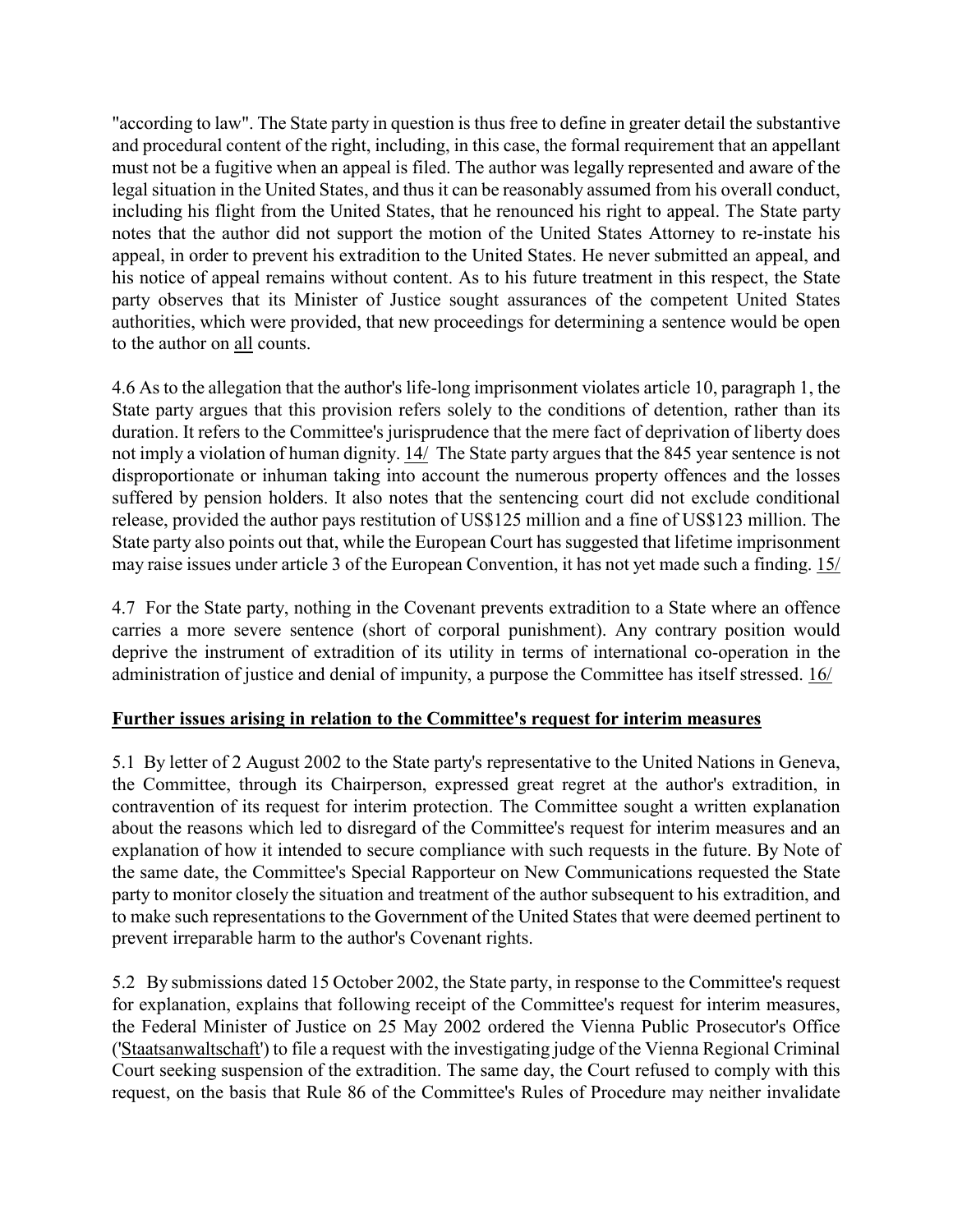judicial orders or restrict the jurisdiction of an independent domestic court. On 6 June 2002, the investigating judge ordered the author's surrender.

5.3 As to the legal issues arising, the State party argues that Rule 86 of the Committee's Rules of Procedure does not oblige States parties to amend their constitutions so as to provide for direct domestic effect of requests for interim measures. A request under Rule 86 "does not as such have any binding effect under international law". A request made under Rule 86 cannot override a contrary obligation of international law, that is, an obligation under the extradition treaty between the State party and the United States to surrender a person in circumstances where the necessary prerequisites set out in the treaty were followed. The State party points to the extensive consideration of the author's case by its courts and the European Court.

5.4 As to the current situation, the State party observes that the United States Attorney has applied to the United States District Court for the author to be re-sentenced (such that he would not serve sentence for the offence of "perjury while a defendant in respect of which extradition was denied). According to information supplied to the State party, re-sentencing would provide the author with a full right of appeal against the (new) sentence, and against the original conviction itself. The State party will continue to seek information from the United States authorities in an appropriate manner about the progress of proceedings in the United States' courts.

# The author's comments

6.1 By letter of 8 December 2002, the author claimed a breach of article 9, paragraph 1, of the Covenant since he was surrendered to the United States in breach of the Committee's request for interim measures. He invokes the Committee's Views in Piandiong v The Philippines. 17/

6.2 By letter of 21 January 2003, the author rejected the State party's contention that the Committee's request under rule 86 gave way to the international obligation to extradite found in its extradition treaty with the United States. The author notes that the treaty itself, as well as the State party's domestic law, provide for refusal of extradition on human rights grounds. In any event, mandatory obligations under human rights treaties owed erga omnes, including under the Covenant, take precedence over any interstate treaty obligations.

6.3 The author submits there is an express obligation under international law, the Covenant and the Optional Protocol for the State party to respect a request under rule 86. This obligation can be derived both from article 2, paragraph 3, of the Covenant, and from the recognition, upon adherence to the Optional Protocol, of the Committee's competence to determine violations of the Covenant, which must also imply, subsidiarily, respect for the Committee's properly promulgated Rules of Procedure.

6.4 The author relies on the Committee's jurisprudence for the proposition that the exposure of a person, to an irreversible measure prior to examination of a case defeats the purpose of Optional Protocol and deprives that person of the effective remedy the Covenant obliges a State party to provide. 18/ Thus the findings of the Vienna Regional Criminal Court (see para 5.2 above) ignored direct obligations under articles 1 and 5 of the Optional Protocol. The Committee is invited to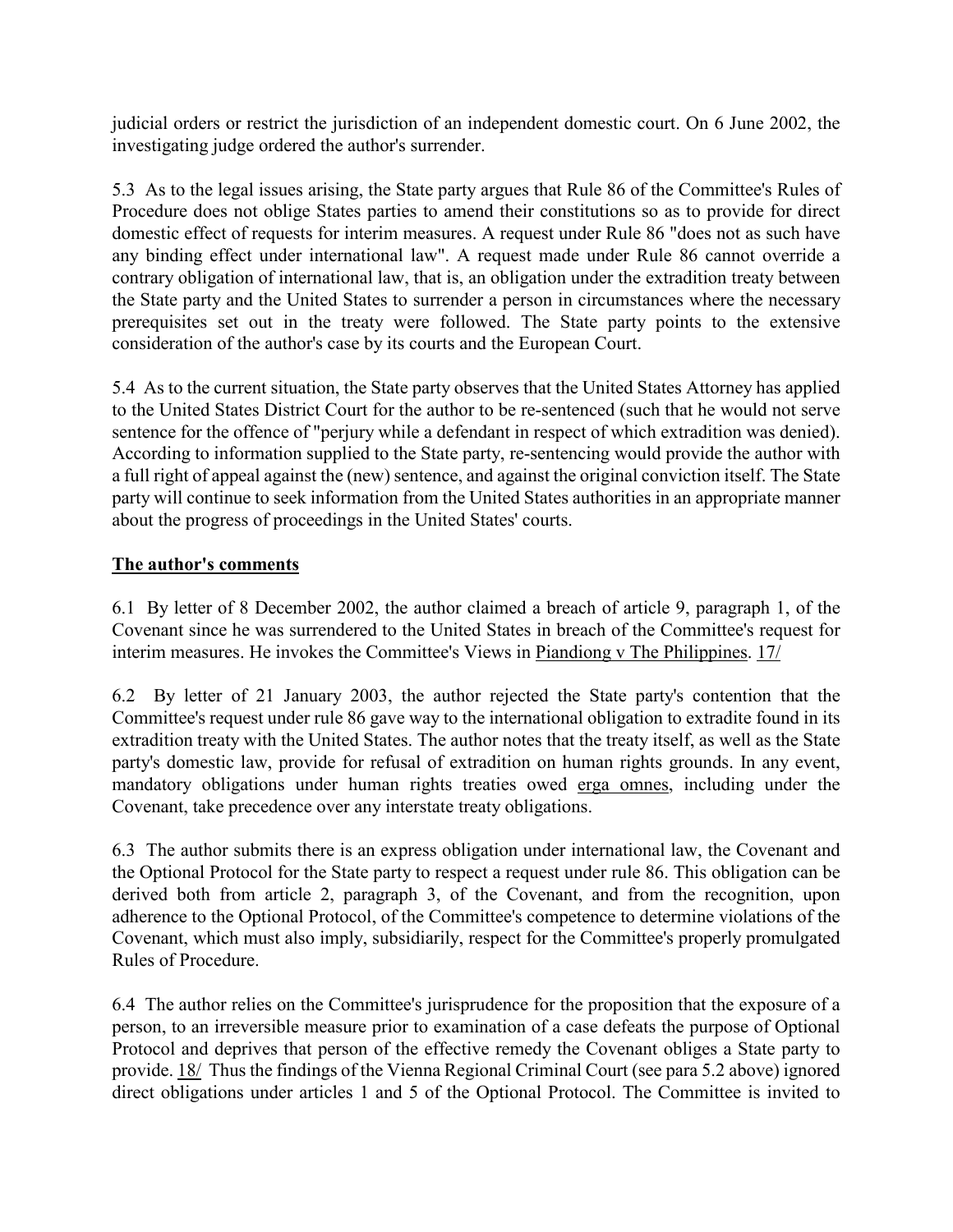direct the State party to indicate what steps it proposes to take to remedy this breach, including by means of diplomatic representation to the United States, to restore the status quo ante.

6.5 As to the State party's admissibility arguments, the author argues that the proceedings pending in the courts were neither timely, real nor effective, as he was removed before they were completed. In any event, with the Constitutional Court's decision of 12 December 2002, domestic remedies are now exhausted. He rejects the contention that the European Court had "examined" his case within the meaning of the State party's reservation to article 5, paragraph 2, of the Optional Protocol, for the decision to strike the case from its lists "clearly did not involve any determination of the merits".

6.6 On the merits, the author maintains he suffered a violation of article 14, paragraph 5, in that he was deprived, through the 'fugitive disentitlement' doctrine, of appellate review of conviction or sentence in the United States. This doctrine also served to deny the United States' motion to reinstate his appeal. The author challenges the notion that he "renounced" his appeal, as the appellate court rejected his (counsel's) motion to defer dismissal of the appeal. In Austria, this violation was adopted, as no court with effective jurisdiction considered this aspect of his case before he was removed. The Constitutional Court's recognition that the lower courts should have done so came too late to provide an effective remedy.

6.7 As to the claim of a violation of articles 7 and 10, the author submits that an 845 year sentence for offences of fraud is grossly disproportionate, an element that amounts to inhuman punishment. 19/ The author rejects the State party's reliance on Vuolanne v Finland, 20/ observing that that case concerned a deprivation of liberty of 10 days, scarcely comparable to his own sentence. He further submits that a life sentence (without parole) for a non-violent offence is *per se* an inhuman sentence. He invokes a decision of the German Constitutional Court finding a life sentence for murder unconstitutional without provision for parole rehabilitation and conditional release. 21/ A fortiori, a life sentence for an offence of no irreparable physical or psychological harm and with a possibility of restitution would be inhuman. The sentence is an affront to human dignity and, since it is devoid of rehabilitative possibility, violates article 10, paragraph 1.

6.8 The author rejects the State party's argument that extradition to a country where a possibly more serious penalty looms than is applicable in the extraditing State is unobjectionable as being inherent the nature of extradition, for at some point the more serious penalty becomes so inhuman that it is inhuman to so extradite someone. The author relies on the Committee's Views in  $\log y$ Canada 22/ for this proposition, and also refers to the jurisprudence of the European Court suggesting that a wholly disproportionate custodial penalty such as an irreducible life sentence (as distinct from physical or psychological torture) could also rise to such a level of inhumanity. 23/

# The State party's failure to respect the Committee's request for interim measures of protection

7.1 The Committee finds, in the circumstances of the case, that the State party breached its obligations under the Protocol, by extraditing the author before the Committee could address the author's allegation of irreparable harm to his Covenant rights. In particular, the Committee is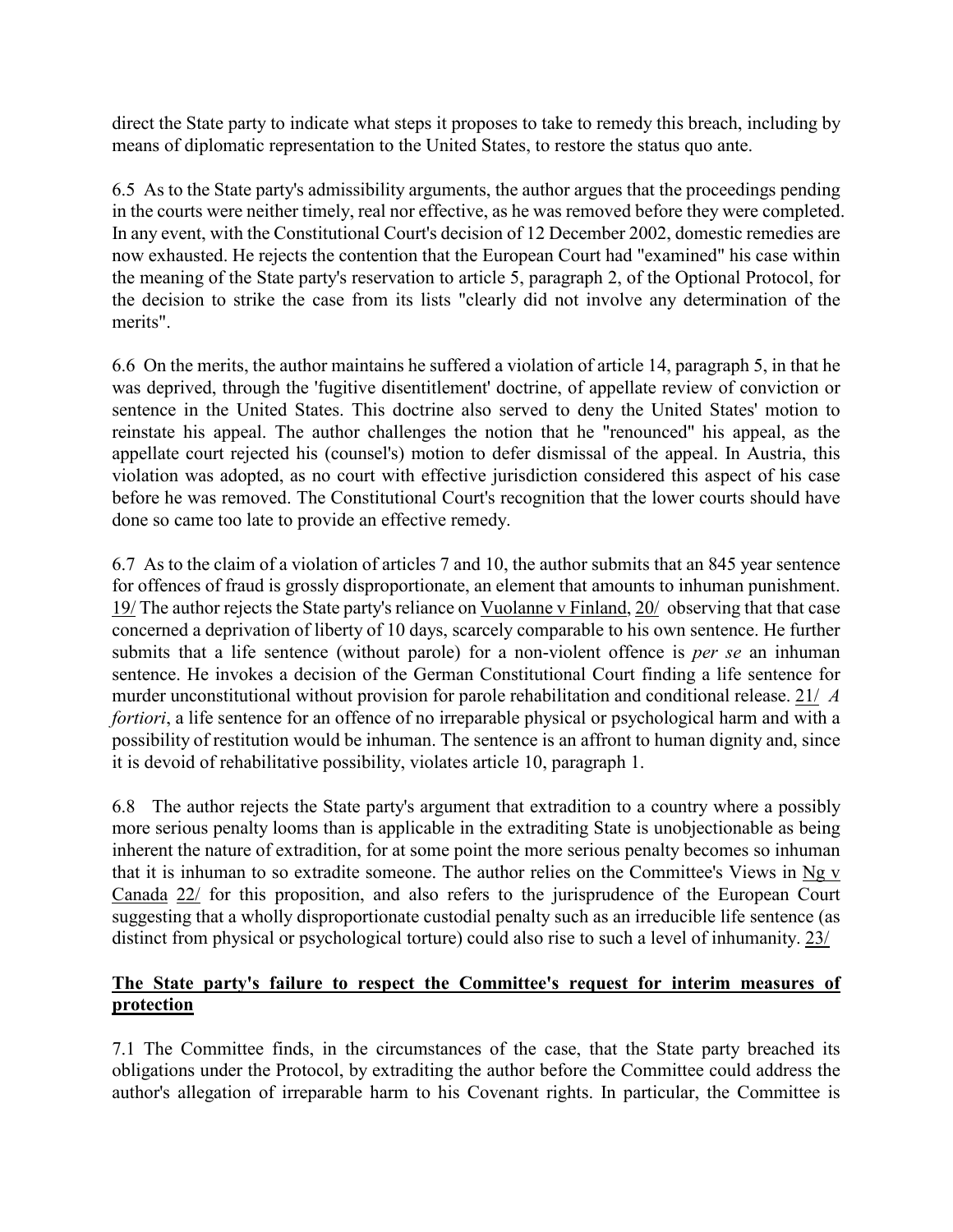concerned by the sequence of events in this case in that, rather than requesting interim measures of protection directly upon an assumption that irreversible harm could follow the author's extradition, it first sought, under Rule 86 of its Rules of Procedure, the State party's views on the irreparability of harm. In so doing, the State party could have demonstrated to the Committee that extradition would not result in irreparable harm.

7.2 Interim measures pursuant to rule 86 of the Committee's rules adopted in conformity with article 39 of the Covenant, are essential to the Committee's role under the Protocol. Flouting of the Rule, especially by irreversible measures such as the execution of the alleged victim or his/her deportation from the country, undermines the protection of Covenant rights through the Optional Protocol.

### Issues and proceedings before the Committee

### Consideration of admissibility

8.1 Before considering any claims contained in a communication, the Human Rights Committee must, in accordance with article 87 of its rules of procedure, decide whether or not it is admissible under the Optional Protocol to the Covenant.

8.2 As to the State party's argument that domestic remedies have not been exhausted, the Committee observes that the remedy of petitioning the Constitutional Court has been exhausted since the State party's submission. Furthermore, the Committee observes that in a case where it has requested interim measures of protection, it does so because of the possibility of irreparable harm to the victim. In such cases, a remedy which is said to subsist after the event which the interim measures sought to prevent occurred is by definition ineffective, as the irreparable harm cannot be reversed by a subsequent finding in the author's favour by the domestic remedies considering the case. In such cases, there remain no effective remedies to be exhausted after the event sought to be prevented by the request for interim measures takes place; specifically, no appropriate remedy is available to the author now detained in the United States should the State party's domestic courts decide in his favour in the proceedings still pending after his extradition. The Committee thus is not precluded by article 5, paragraph 2(b), from considering the communication.

8.3 Concerning the State party's argument that its reservation to article 5, paragraph 2(a), of the Optional Protocol precludes the Committee's consideration of the communication, the Committee notes that the State party's reservation refers to claims submitted to the European Commission on Human Rights. Assuming *arguendo* that the reservation does operate in respect of complaints received, in place of the former European Commission, by the European Court of Human Rights, the Committee refers to its jurisprudence that where the European Court has gone beyond making a procedural or technical decision on admissibility, and has made an assessment of the merits of the case, then the complaint has been "examined" within the terms of the Optional Protocol, or, in this case, the State party's reservation. 24/ In the present case, the Committee notes that the Court considered that respect for human rights did not require continued consideration of the case, and struck it out. The Committee considers that a decision that a case is not of sufficient importance to continue its examination after an applicant's action to withdraw the complaint, does not amount to a real assessment of its substance. Accordingly, the complaint cannot be said to have been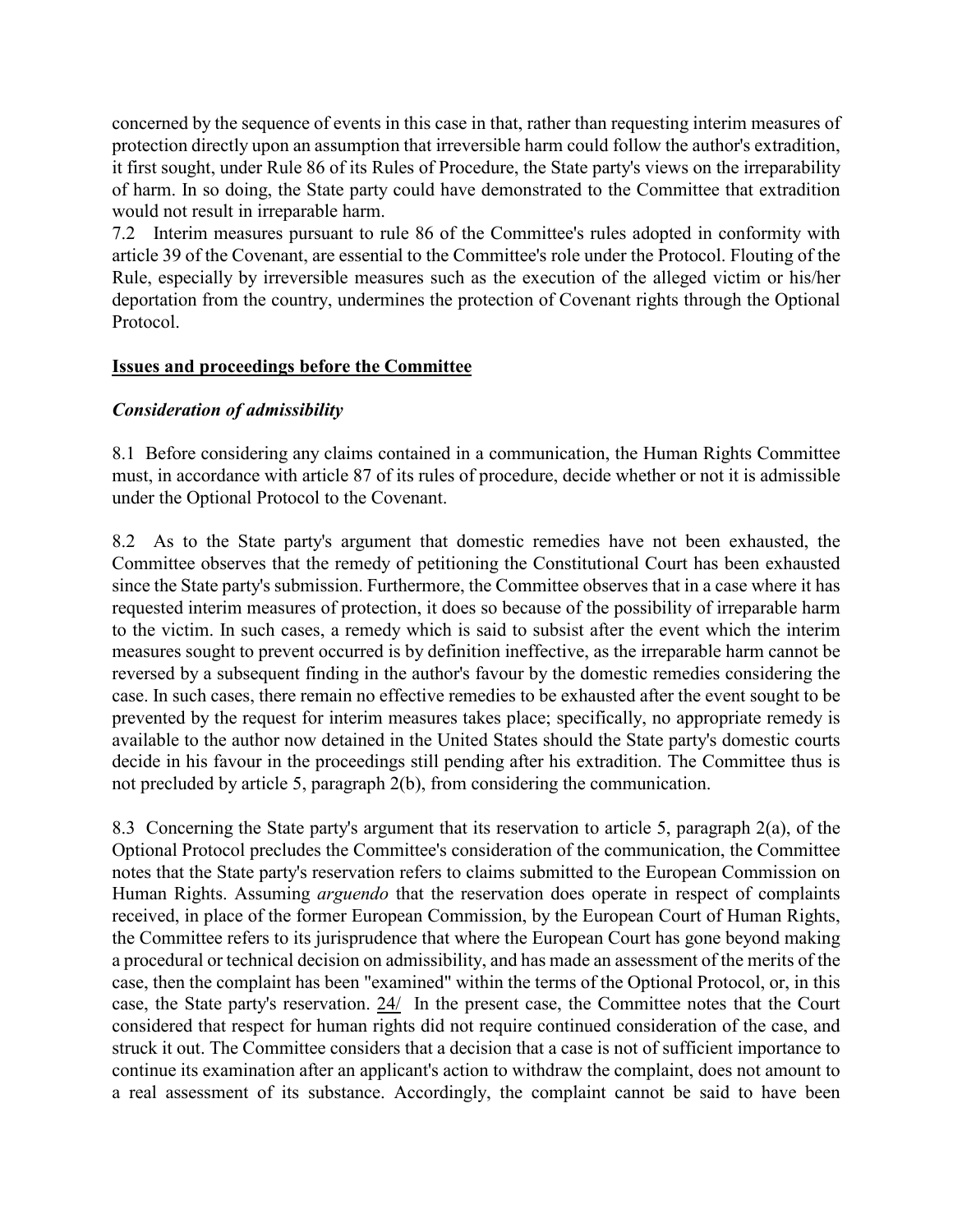"examined" by the European Court and the Committee is not precluded by the State party's reservation from considering the claims that were presented under the European Convention but later withdrawn by the author. In the absence of any further obstacles to admissibility, the Committee concludes that the issues raised in the communication are admissible.

#### Consideration of the merits

9.1 The Human Rights Committee has considered the present communication in the light of all the information made available to it by the parties, as provided in article 5, paragraph 1 of the Optional Protocol.

9.2 As to the author's claim that the pronouncement *in absentia* of his conviction and sentence resulted in a violation of article 14 of the Covenant, the Committee notes that in the present case, the author and his legal representatives were present throughout the trial, as arguments and evidence were advanced, and that thus the author self-evidently had notice that judgment, and in the event of a conviction, sentence would be passed. In such circumstances, the Committee, referring to its jurisprudence,1 considers that no question of a violation of the Covenant by the State party can arise on the basis of the pronouncement of the author's conviction and sentence in another State.

9.3 As to the author's claim that by operation of the 'fugitive disentitlement' doctrine he was denied a full appeal, the Committee notes that, on the information before it, it appears that the author –– by virtue of being extradited on fewer than all the charges for which he was initially sentenced –– will, according to the rule of specialty, be re-sentenced. According to information supplied to the State party, such a re-sentencing would entitle the author fully to appeal his conviction and sentence. The Committee thus need not consider whether the 'fugitive disentitlement' doctrine is compatible with article 14, paragraph 5, or whether extradition to a jurisdiction where an appeal had been so denied gives rise to an issue under the Covenant in respect of the State party.

9.4 As to whether the State party's extradition of the author to serve a sentence of life imprisonment without possibility of early release violates articles 7 and 10 of the Covenant, the Committee observes, as set out in its preceding paragraph, that the author's conviction and sentence are not yet final, pending the outcome of the re-sentencing process which would open the possibility to appeal against the initial conviction itself. Since conviction and sentence have not yet become final, it is premature for the Committee to decide, on the basis of hypothetical facts, whether such a situation gave rise to the State party's responsibility under the Covenant.

9.5 In the light of these findings, it is unnecessary to examine the author's additional claims which are based on either of the above elements having been found to be in violation of the Covenant.

9.6 Concerning the author's claim that, in the proceedings before the State party's courts, he was denied the right to equality before the law, the Committee observes that the author obtained, after submission of the case to the Committee, a stay from the Administrative Court to prevent his extradition until the Court had resolved the author's challenge to the Minister's decision directing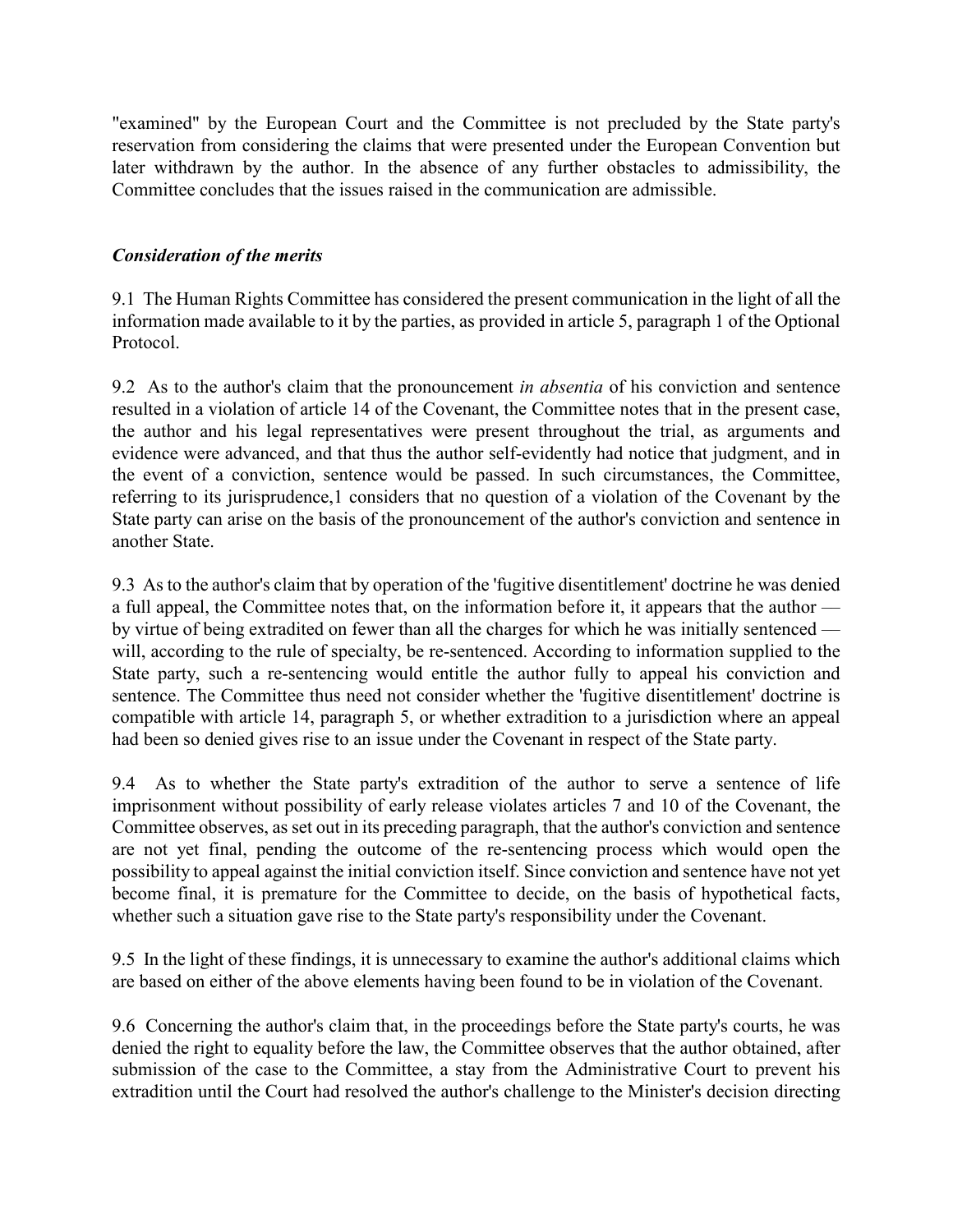his extradition. The Committee observes that although the order to stay was duly communicated to the relevant officials, the author was transferred to United States jurisdiction after several attempts, in violation of the Court's stay. The Court itself, after the event, observed that the author had been removed from the country in violation of the Court's stay on execution and that there was no legal foundation for the extradition; accordingly, the proceedings had become moot and deprived of object in the light of the author's extradition, and would not be further pursued. The Committee further notes that the Constitutional Court found that the author's inability to appeal an adverse judgment of the Upper Regional Court, in circumstances where the Prosecutor could, and did, appeal an earlier judgment of the Upper Regional Court finding the author's extradition inadmissible, was unconstitutional. The Committee considers that the author's extradition in breach of a stay issued by the Administrative Court and his inability to appeal an adverse decision of the Upper Regional Court, while the Prosecutor was so able, amount to a violation of the author's right under article 14, paragraph 1, to equality before the courts, taken together with the right to an effective and enforceable remedy under article 2, paragraph 3, of the Covenant.

10.1 The Human Rights Committee, acting under article 5, paragraph 4, of the Optional Protocol to the International Covenant on Civil and Political Rights, is of the view that the facts as found by the Committee reveal violations by Austria of article 14, paragraph 1 (first sentence), taken together with article 2, paragraph 3, of the Covenant. The Committee reiterates its conclusion that the State party breached its obligations under the Optional Protocol by extraditing the author before allowing the Committee to address whether he would thereby suffer irreparable harm, as alleged.

11.1 In accordance with article 2, paragraph 3 (a), of the Covenant, the State party is under an obligation to provide the author with an effective remedy. In the light of the circumstances of the case, the State party is under an obligation to make such representations to the United States' authorities as may be required to ensure that the author does not suffer any consequential breaches of his rights under the Covenant, which would flow from the State party's extradition of the author in violation of its obligations under the Covenant and the Optional Protocol. The State party is also under an obligation to avoid similar violations in the future, including by taking appropriate steps to ensure that the Committee's requests for interim measures of protection will be respected.

12. Bearing in mind that, by becoming a party to the Optional Protocol, the State party has recognized the competence of the Committee to determine whether there has been a violation of the Covenant or not and that, pursuant to article 2 of the Covenant, the State party has undertaken to ensure to all individuals within its territory and subject to its jurisdiction the rights recognized in the Covenant, and to provide an effective and enforceable remedy in case a violation has been established, the Committee wishes to receive from the State party, within 90 days, information about the measures taken to give effect to the Committee's Views. The State party is also requested to publish the Committee's Views.

[Adopted in English, French and Spanish, the English text being the original version. Subsequently to be issued in Arabic, Chinese and Russian as part of the Committee's annual report to the General Assembly.]

\* The following members of the Committee participated in the examination of the present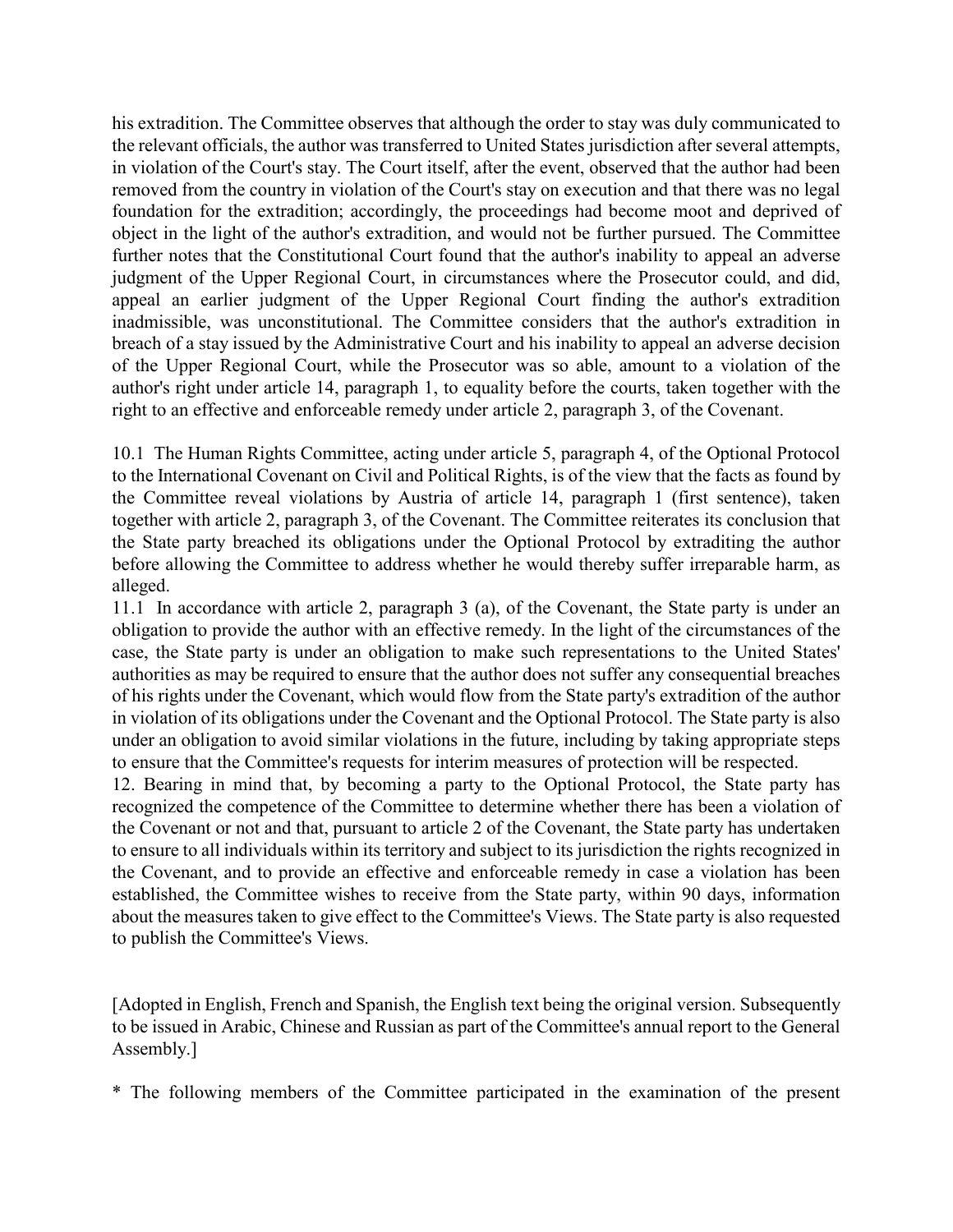communication: Mr. Abdelfattah Amor, Mr. Nisuke Ando, Mr. Prafullachandra Natwarlal Bhagwati, Mr. Alfredo Castllero Hoyos, Ms. Christine Chanet, Mr. Franco Depasquale, Mr. Walter Kälin, Mr. Ahmed Tawfik Khalil, Mr. Rajsoomer Lallah, Mr. Rafael Rivas Posada, Mr. Nigel Rodley, Mr. Martin Scheinin, Mr. Ivan Shearer, Mr. Hipólito Solari Yrigoyen, Mr. Roman Wieruszewski and Mr. Maxwell Yalden. **Notes** 

1/ The author relies for this proposition on a decision of another United States District Court in United States v Bakhtiar 964 F Supp 112. That case held that, when a person was extradited on fewer charges than s/he had been convicted of, the original conviction and sentence remained intact, but an application for habeas corpus would lie against the executive once sentence had been served in respect of the extraditable offences. (See further paras 4.5 (final sentence) and 5.4).

2/ "Everyone convicted of a criminal offence by a tribunal shall have the right to have his conviction or sentence reviewed by a higher tribunal. The exercise of this right, including the grounds on which it may be exercised, shall be governed by law."

3/ The author provides the terms of the Treaty which provide: "Convictions in absentia. If the person sought has been found guilty in absentia, the executive authority of the Requested State may refuse extradition unless the Requesting State provides it with such information or assurances as the Requested State considers sufficient to demonstrate that the person was afforded an adequate opportunity to present a defence or that there are adequate remedies or additional proceedings available to the person after surrender."

4/ Article 37 of the European Convention provides, so far as is material, "1. The Court may decide at any stage of the proceedings to strike an application out of its list of cases where the circumstances lead to the conclusion that

(a) the applicant does not intend to pursue his application;……

However, the Court shall continue the examination of the application if respect for human rights as defined in the Convention and the Protocols thereto so requires."

5/ Case No 716/1996, Views adopted on 30 April 1999.

 $6/$  CCPR/C/SR.1352 (discussing at a preliminary stage the case of Ashby v Trinidad & Tobago Case No 580/1994, Views adopted on 21 March 2002).

7/ Electricity Company of Sofia and Bulgaria PCIJ Series A/B No 79, at p.199.

8/ Germany v United States (La Grand), judgment of 27 June 2001.

9/ Case No 538/1993, Views adopted on 16 December 1996.

10/ Asensio López v Spain Case No 905/2000, Decision adopted on 23 July 2001; Wan Kuok Koi v Portugal Case 925/2000, Decision adopted on 22 October 2001.